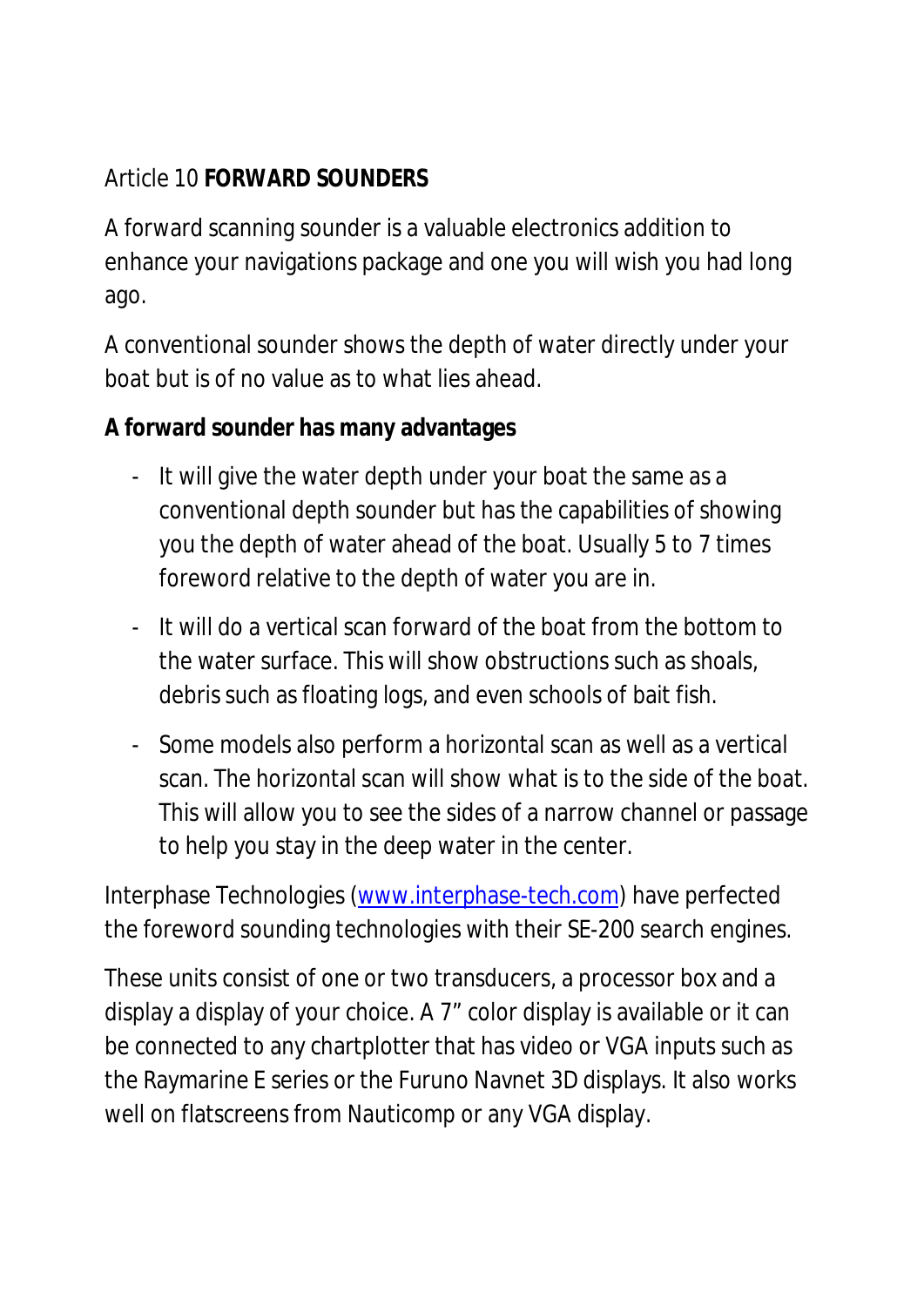The unit can be used on multiple displays which allows one unit to be used on an upper and lower station with an optional keyboard for the remote display.

# **How does it Work**

The transducer consists of 8 phased array elements which allow it to scan from the surface of the water to the bottom creating an image on the screen similar to a radar image. Any objects such as debris or submerged objects will cause a return signal to the transducer and show up on the screen. This technology was first used in ultra sound devices in the medical field.

#### **Installation**

The location of the transducer is critical for maximum performance. The in hull unit needs a clear flow of undisturbed water and should be located close to the keel and in the back third of the hull so it does not get air turbulence when the boat is on plane.

# **Capabilities**

The units can be purchased to provide various capabilities based one and individuals requirements.

# **A/ Long Range Forward Vertical Scan Color Sonar**

Using a single transducer producing a color image on the display unit the unit will scan a forward beam, vertically, from the surface to the bottom. It will show shallow water, hazards, fish and other submerged objects in the water directly ahead of the boat. The transducer has a beam width of 12 degrees giving good forward coverage. It also will give conventional bottom depth at the same time and can be used in a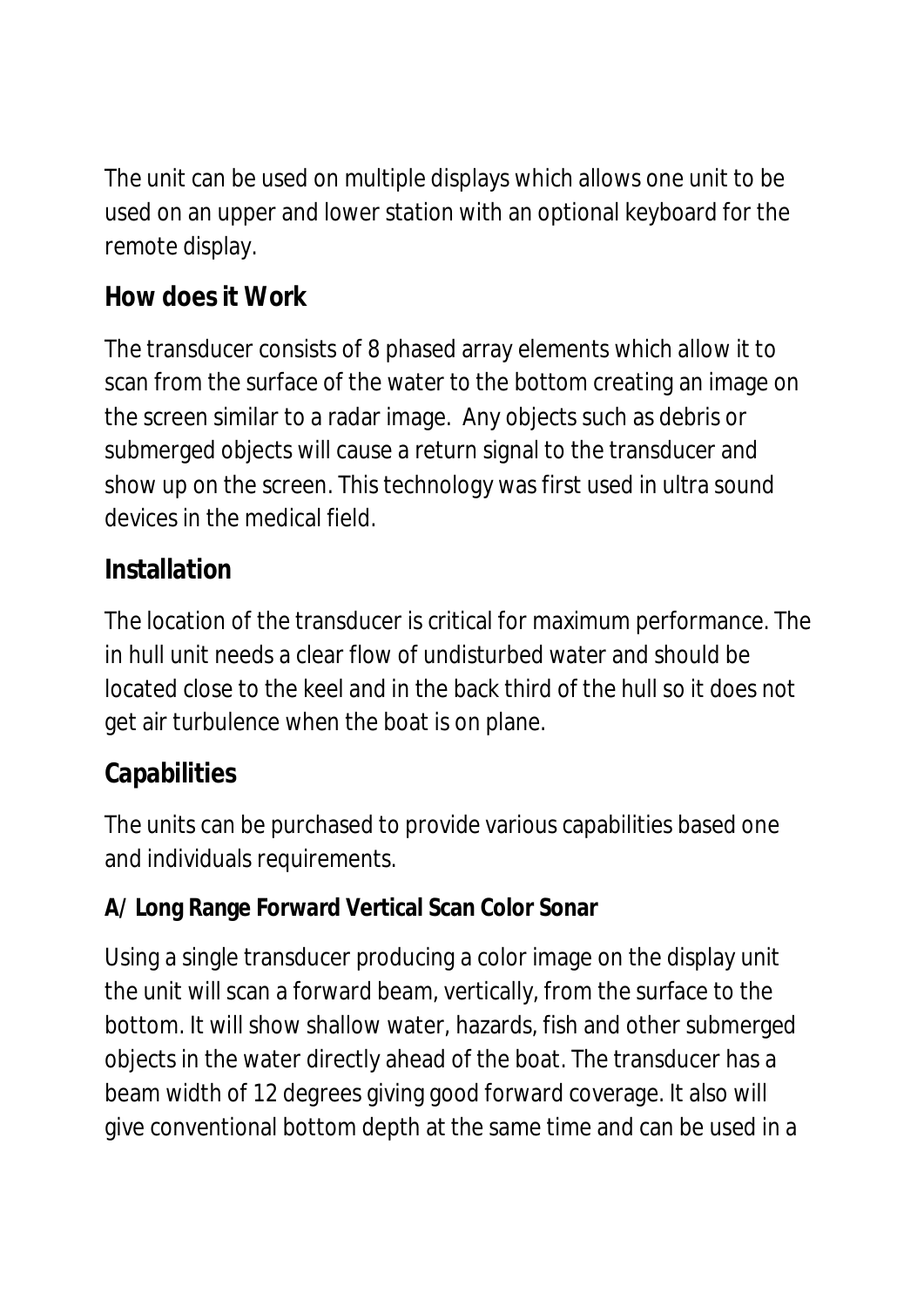split screen mode showing what is under boat as well as forward. The unit has the capabilities of a forward vertical scan up to 1200 feet (dependent on speed, depth and water conditions.

**B/ Long Range Forward Vertical Scan and 90-degree Forward Horizontal Scan**

This is true Dual Axis scanning sonar. It will provide all the features of the above unit plus has the ability to scan a horizontal scan to sweep over a 90 degree sector in front and to the sides of the vessel. This unit is great for navigating through narrow channels, rocks and also for finding fish. The transducer has two sets of phased array elements. One for vertical and one for horizontal.

**C/ Long Range Vertical Scan and 180 Degree Scan Forward Horizontal Scan**

This unit provides all the capabilities of the above but includes two transducers. These transducers are synchronized to provide a full 180 degree forward horizontal scan. Installing a transducer on each side of a deep keel vessel will prevent "keel shading" that you would get with a single unit. This is the ultimate unit to provide the most navigation data.

# **Professional Sonar Units**

For the person who requires the ultimate in underwater sonar applications then there are units available from Furuno [\(www.furuno.com](http://www.furuno.com)) these units are a true sonar unit and suitable for boats over 40 ft. The units are very useful for a serious fishing as well as